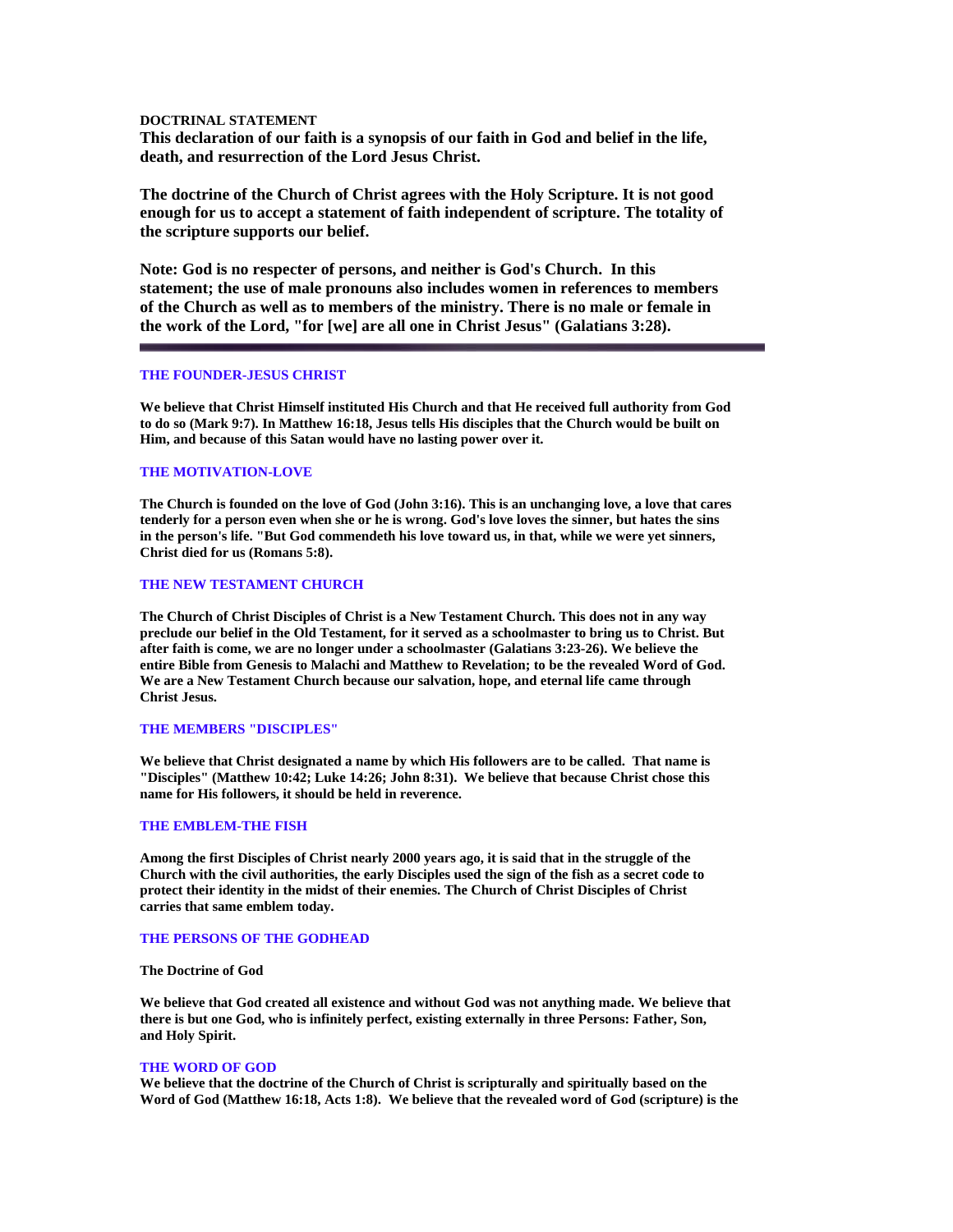**only authority by which Disciples of Christ are to be governed. We believe that all claims of spiritual knowledge must be supported by the Bible). We believe that the word of God is the final revelation in their faith from God (Isaiah 8:16; Revelation 22:18-19). We believe the word of God is complete, and was made complete when Christ redeemed us from the sentence of hell by offering Himself as a ransom for our sins (Romans 5:8).** 

**The word of God is the sword of the Spirit (Heb. 4:12). The Spirit is quick (effective and fast-acting), powerful (alive and active), sharp (piercing, to the point, dagger sharp), and discerning (revealing). We believe all scripture is given by inspiration of God (revealed), and is profitable for doctrine (teaching), for reproof (criticism), for correction (righting wrong or discipline), for instruction in righteousness (direction for holy living) and (2 Timothy 3:16).** 

#### **THE DOCTRINE OF JESUS CHRIST**

**In the Gospel of John, we hear it most directly: "The Word was with God, and the Word was God" (John 1:1). Christ is not just a man, sent from God (like John the Baptist). He was not just a prophet or an angel. He is Emmanuel, God with us (Matthew 1:23, John 14:8-11). We believe that Jesus Christ is the only true Son of God. We believe that Christ was in the creation act with God in the beginning (John 1:1). We believe that Jesus was incarnated through the giving of birth by a young virgin named Mary. Jesus came to forgive men and women of sin, heal of sickness, give abundant life, save of its shortcomings, and to introduce the Holy Spirit. We believe Christ died on a cross in Calvary, and then He rose from both death and the grave. We believe that Christ is active in the lives of all who worship Him. We believe that He is preparing a resting place for His Church (John 14:3).** 

## **THE DOCTRINE OF THE HOLY SPIRIT**

**The Holy Spirit (Holy Ghost) is a Person. The Holy Spirit is the Spirit of God Himself, therefore the Holy Spirit is someone and not something. Receiving the Holy Spirit brings about conviction, sanctification, regeneration, adoption, salvation, guidance, comfort, teaching, gifts, fruit, and eternal life. The Holy Spirit, empowers the believer to manifest the gifts of the Holy Spirit / working of/ listed in Corinthians 12 and (word of wisdom, word of knowledge, faith, healing, miracles, prophecy, discerning of spirits, tongue, interpretation of tongue, and the tenth gift, the gift of love (to which Paul devotes the entire 13th chapter of 1 Corinthians). Believers also gain the fruit of the spirit and fruit (love, joy, peace, long-suffering, gentleness, goodness, faith, meekness, and temperance listed in Galatians 5:22-23.** 

## **THE ORDINANCES OF THE CHURCH OF CHRIST THE GREAT COMMISSION**

**The Church of Christ, Disciples of Christ International recognizes preaching and teaching the Gospel as its first priority in obedience to the command given to the first disciples by Jesus Himself. "Go ye therefore, and teach all nations, baptizing them in the name of the Father, and of the Son, and of the Holy Ghost: Teaching them to observe all things whatsoever I have commanded you" (Matthew 28:19-20).** 

## **WATER BAPTISM**

**We believe that if one is to follow the path of righteousness of Jesus Christ, she or he must be totally submerged under water, which is known as "water baptism." Baptism symbolizes death and new life in Christ Jesus. "We are buried with Him by baptism into death: that like as Christ was raised up from the dead by the glory of the Father, even so we also should walk in newness of life" (Romans 6:4).**